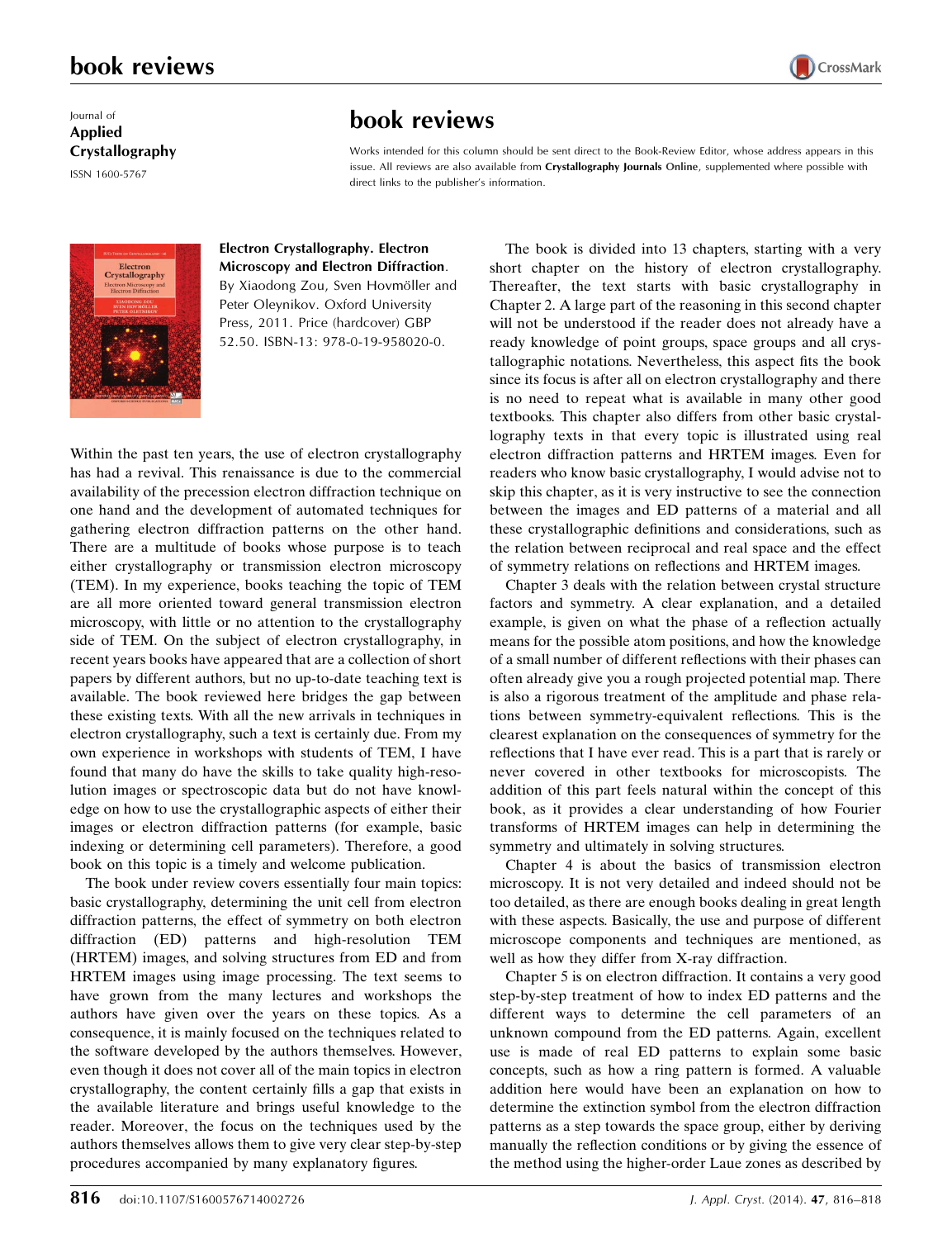Morniroli & Steeds (1992). Without this, there is a gap between the knowledge presented in Chapter 3 on which symmetry element causes which reflection condition and how to determine this in practice from experimental ED patterns. Instead, the chapter switches to a very superficial treatment of convergent beam electron diffraction (CBED) (five pages, mostly images). It feels as if this section was added on just because the authors did not want to not mention CBED. For example, many new terms appear that are not explained or defined, and tables are presented although there is no clear explanation of how to use them. References are given for those needing a more detailed explanation, but the section feels incomplete.

Chapter 6 is the only chapter that contains more formulae than figures. It leads up to a statement 14 pages further that it is thus 'possible to obtain accurate structure projections from HRTEM images combined with crystallographic image processing, contrary to common belief among many scientists in the field' (p. 145). Having witnessed several discussions between the first author of the book and microscopists opposing this idea in workshops, I understand the need for the authors to add the extensive background in this case and not to present a black box tool. The authors do suggest to the reader the possibility to just skip to the conclusions. The chapter also contains equations explaining the possibility of retrieving the contrast transfer function from the Fourier transforms and how to ultimately obtain the crystal structure factors and the structure image. The end of the chapter clarifies the different uses of the term 'phase' within the TEM community in an attempt to avoid future miscommunication between microscopists.

Chapters 7 and 8 explain how to solve crystal structures from HRTEM images through crystallographic image processing. The former chapter treats the theoretical background, while the latter focuses on how structure solution is done in practice. This is one of the aspects for which the authors themselves are well known and for which they have created extensive software packages. All these software packages are also referred to in the text. Together with the worked example in Appendix 6, the reader is clearly told why and how each step should be performed. For all the microscopists that use the software, this chapter is definitely a must. This is one coherent text, eliminating the need to make a literature study of all the separate papers published by the authors over the years on this subject.

Chapter 9 gives a brief overview of how structures can also be solved from electron diffraction. Of course, a large part of this information is the same for electrons as for X-rays, like the parts about normalized structure factors, the Wilson plot, direct methods, the Patterson method and charge flipping, so the authors have kept this short and to the point, with references to the original papers about these techniques and to more general textbooks on this subject. It is good that these sections are present to point out the existence of these aspects. The chapter ends with the strong-reflections approach, which is again more electron diffraction specific.

Structure refinement from electron diffraction is treated in Chapter 10. The chapter is rather short (ten pages), maybe because this is an area still in development. With the coming of precession electron diffraction and the three-dimensional electron diffraction techniques that scan reciprocal space avoiding main zones, dynamical diffraction can now be reduced sufficiently to allow refinements straight from electron diffraction data using the kinematic diffraction theory (dynamical diffraction refinement is also possible but is computationally heavy). However, the available publications do not yet agree on which method is best and how data should be treated first to get the best results, so an elaborate text on a unique procedure could not be expected at this moment. In the book, several pieces of advice are given for those wanting to try. A few words are also said about the advantages of combining electron diffraction data with a refinement from X-ray diffraction data.

This is followed by Chapter 11, which is an extension of earlier chapters and adds how to solve structures in three dimensions by combining series of ED patterns and HRTEM images along many different zones.

The final two chapters are rather short: Chapter 12 is on the subject of simulating images and electron diffraction patterns. It briefly demonstrates the two most commonly used methods, i.e. multislice and Bloch wave, and compares them. Chapter 13 shows examples of specific compounds that were solved using electron crystallography.

There are several appendices, of a wide diversity. The most noteworthy is the first one, which contains a suggestion for the formulation of learning outcomes for electron crystallography courses. I have put the book itself to the test to see if the suggested learning outcomes are reached and found that basically the book indeed covers all self-suggested topics, although some goals are defined vaguely, like 'have an idea about ...', 'know some ...', 'have some basic knowledge about ... ', where it is of course then subjective whether the level 'some' is reached. A second appendix called Tables for Space Group Determination corresponds to those tables from International Tables for Crystallography, Vol. A (Hahn, 2002), where the reflection conditions are systematically listed, together with the extinction symbols and possible space groups. As an introduction to this appendix, there is a very short text on determining the space group. This introduction would be more useful to the reader if it were in Chapter 5 and expanded with some examples. Appendices 5, 6 and 7 contain exercises. For the first and last the correct answers are included; for Appendix 6 I could not locate the answers in the book. It would be useful to correct this slight oversight in a next edition. The other appendices mainly give some extra practical information on specific content covered in the chapters.

In conclusion, the book has a very different focus from other books for transmission electron microscopists; for many of the topics it is the first time that I have found them in a clear student-oriented text. The authors also do not spend too much time re-explaining aspects that are already well covered in